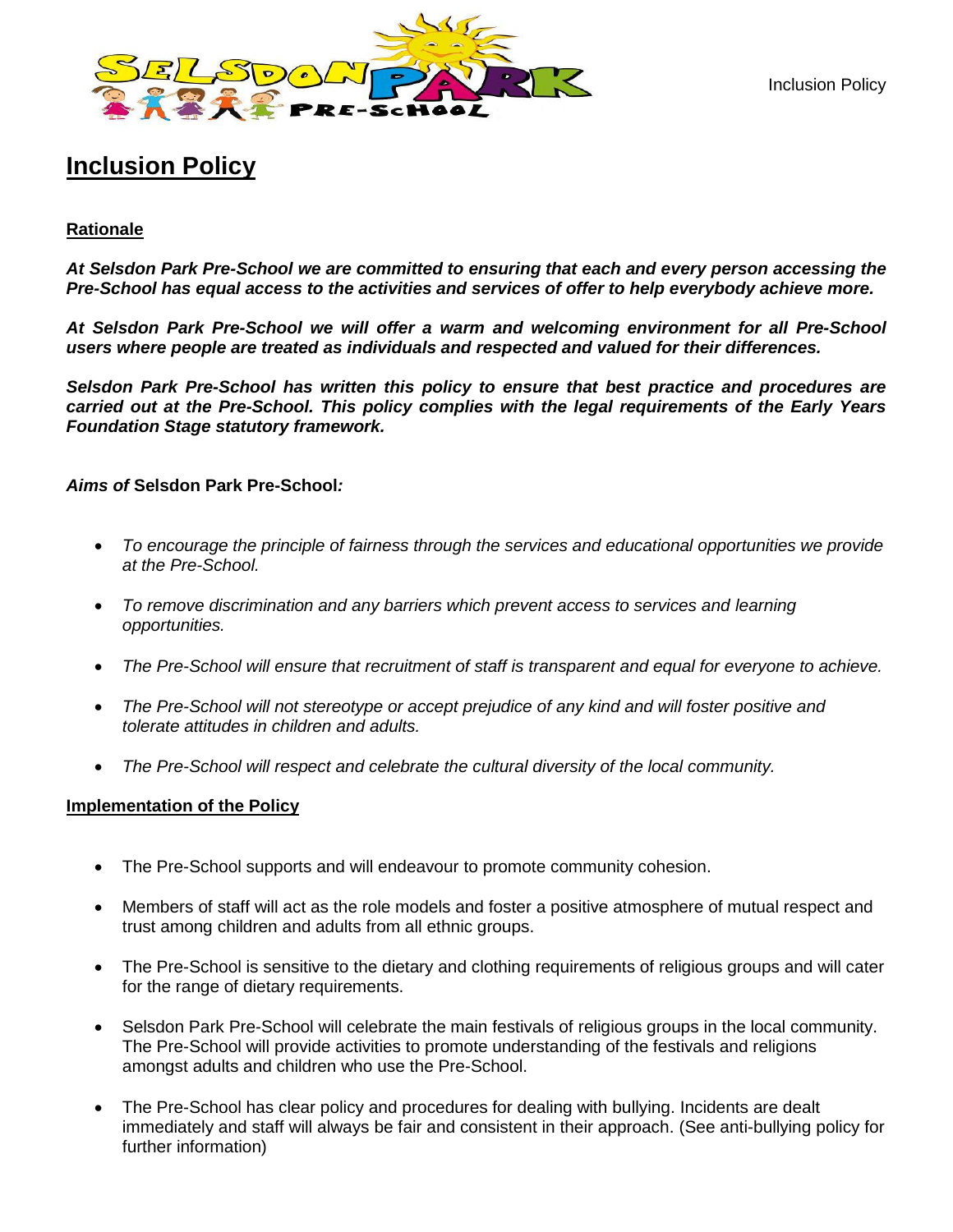- The Pre-School keeps records and logs of all incidents of harassment. The records include details of any action taken by staff members.
- Staff, children and parents are made aware of key policies which promote equality of opportunity as part of the induction process.

# **Equality of Opportunities Procedures at Selsdon Park Pre-School**

Selsdon Park Pre-School will:

- Ensure that all services and activities offered at the Pre-School are equally accessible to all groups in the local community regardless of race, gender, or any other groups which could be discriminated against.
- The Pre-School will establish effective partnerships with parents, partners and professionals to enable all Pre-School users to achieve more.
- Promote tolerance, respect and understanding of equal opportunities issues when planning and organizing services and activities at the Pre-School..
- Provide opportunities for children adults to celebrate their cultural identity by providing a range of events and activities.
- Ensure clear and transparent recruitment procedures which are fair, open and non-discriminatory to any individual or group.
- Try to build a team of staff and volunteers which reflects the cultures in the local community.
- Ensure that all staff and volunteers understand the principles and procedures of the Equal Opportunities Policy and how this impacts on their work and practices in the Pre-School.
- All members of staff will be expected to lead by example by displaying tolerant and respectful attitudes and behaviour and challenging any discriminatory incidents.
- Staff members who act in a discriminatory was will be dealt with according to the procedures outlined in the Staff Disciplinary Procedures policy.

## **Pre-School Manager** *-* **Roles and Responsibilities**

# *To ensure that;*

- *Members of staff and volunteers receive high quality training to help them to understand and follow the principles outlined in the Equal Opportunities Policy.*
- *The Equal Opportunities Policy is reviewed regularly and changes will be made if needed which take into account new legislation or guidance.*
- *Action is taken immediately to deal with any incidents or harassment or discriminatory behaviour.*